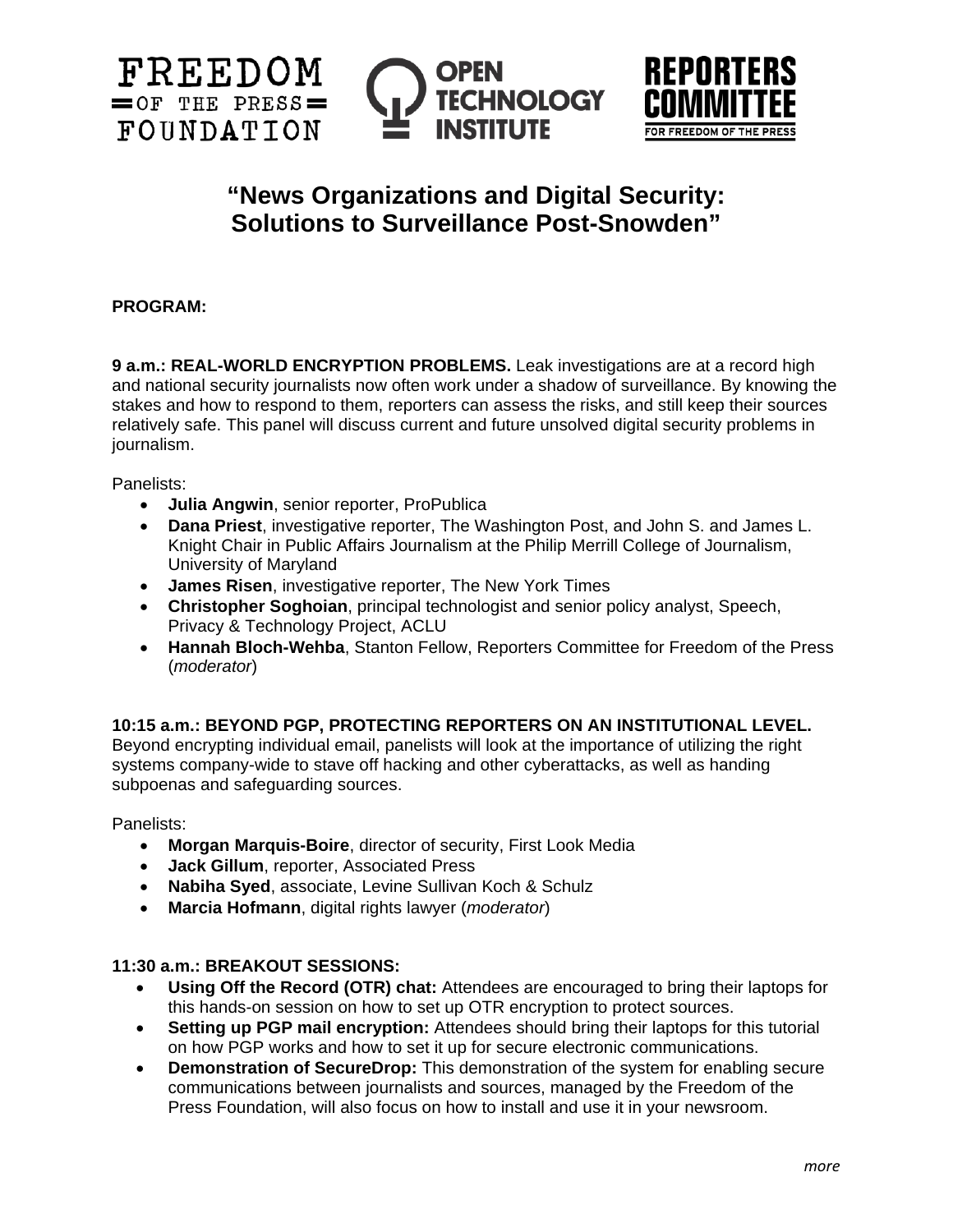# **12:30 p.m.: LUNCH at the Knight Conference Center and Keynote**

**1:30 p.m.: SECURITY LESSONS FROM THE SNOWDEN FILES.** Journalists involved in reporting on the NSA documents leaked by Edward Snowden will talk about what they learned from the experience and how it might be handled better in the future.

Panelists:

- **Spencer Ackerman**, US national security editor, The Guardian US
- **Siobhan Gorman**, intelligence correspondent, The Wall Street Journal
- **Micah Lee**, technologist, The Intercept
- **Julie Tate**, researcher, The Washington Post
- **Lynn Oberlander**, general counsel, First Look Media (*moderator*)

#### **2:30 p.m.-4:00 p.m.: BREAK**

**4:00 p.m.: SCREENING, "CITIZENFOUR."** A special screening of filmmaker Laura Poitras' film about Edward Snowden and government surveillance will be held at the **Landmark E Street Cinema**, 555 11th Street NW, Washington, D.C. The theater entrance is on E Street between 10th and 11th Streets NW. *Tickets for the screening are limited and will be distributed at the conference.* 

"Citizenfour" is being distributed theatrically by Radius, in association with Participant Media and HBO Documentary Films.

**The conference is made possible by the generous support of the John S. and James L. Knight Foundation, the Ford Foundation, and Open Society Foundations.**